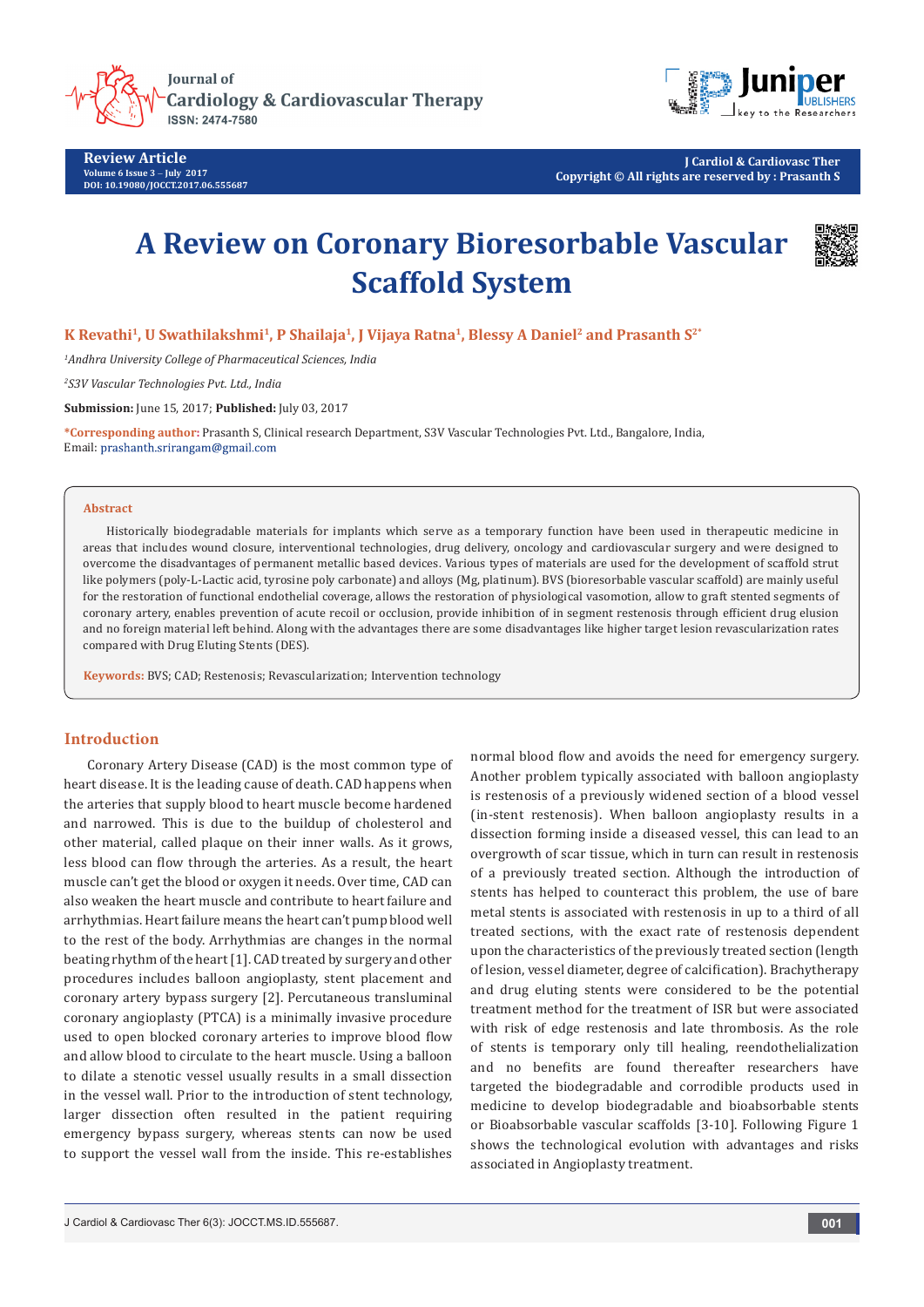

## **Bioresorbable Vascular Scaffolds (BVS)**

Dramatic advances in Bioabsorbable materials and technology have delivered the potential for a fully absorbable scaffold, which is able to mechanically support the coronary artery for a predetermined time period. BVS represent a new concept of providing transient vessel support with drug delivery capability but theoretically without the long term limitations of metallic DES [11-15]. Such as permanent vessel caging and possible malapposition, risk of late ST, neoatherosclerosis, and local inflammation also permanent metallic stenting precludes the possibility of later surgical revascularization prevents late lumen enlargement, results in inhibiting non invasive imaging of coronary arteries using Computed tomography (CT) and Magnetic resonance imaging (MRI). Currently there are four materials used in BVS, of which lactide polymers particularly Poly-L-lactic acid form the basis of several devices and are the most extensively investigated other materials include magnesium poly anhydrates (salicylic acid and adipic acid) and poly carbonates (amino acids) [16-21]. Following Figure 2 shows how BVS implanted coronary blood vessel looks after complete degradation of stent material.



## **Mechanism of Action of BVS**

As a fully BVS, functions very differently than a metal stentundergoing a series of physical changes, and leaving nothing behind. The revascularization phase is based on the principles

of vascular restorative therapy (VRT)-that vessel radial support is needed for only a limited time. BVS provides the same vessel support and drug elution profile as the best-drug eluting stent [22-35]. Following Figure 3 shows the brief mechanism of action of BVS in an implanted coronary artery.

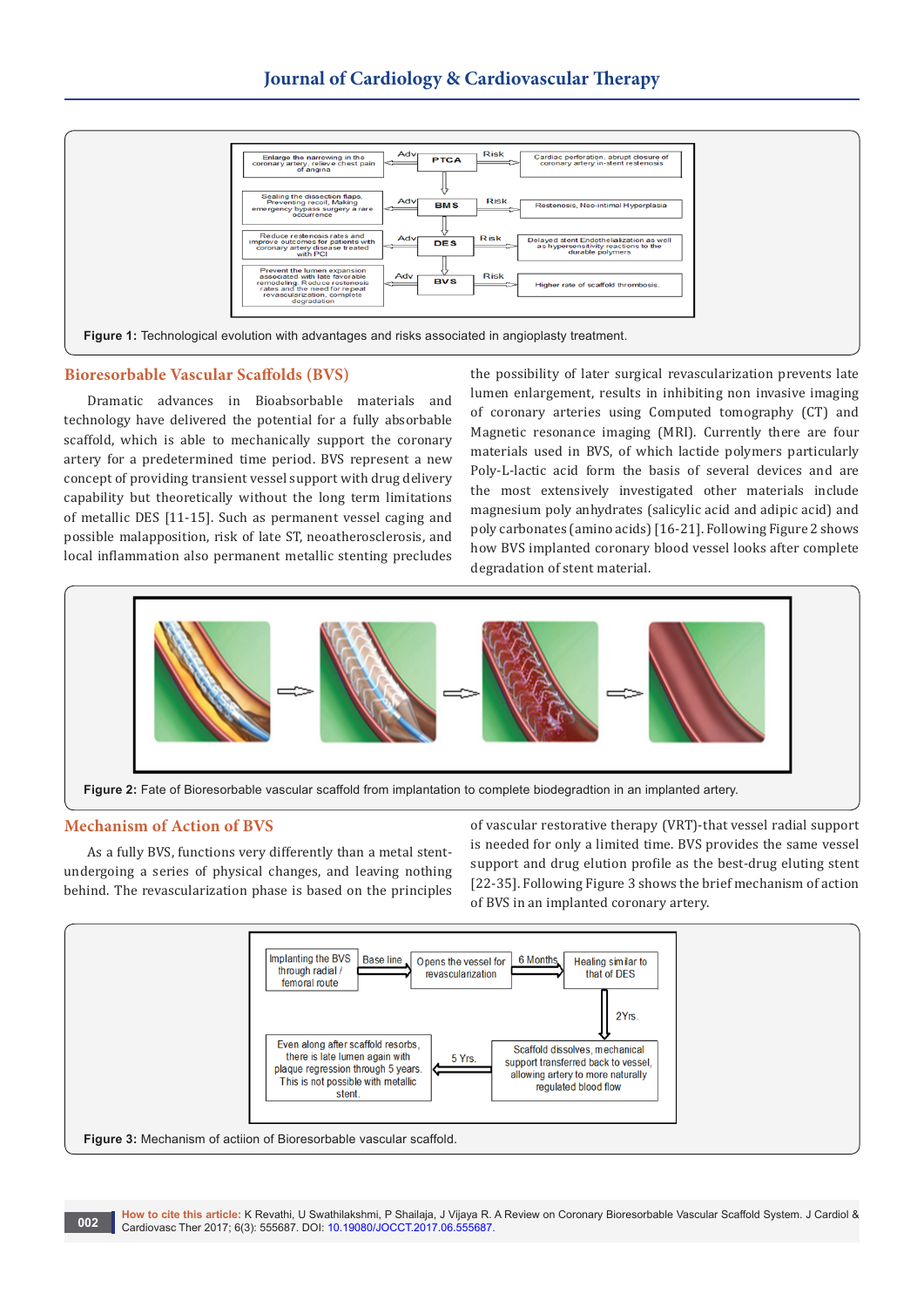# **Advantages and Challenges of Bioresorbables Vascular Scaffolds**

In the following Table 1, we represented the most important advantages and challenges associated with BVS.

**Table 1:** Advantages and challenges associated with BVS.

| <b>Advantages</b>                                                                                                                                                                                                                                                   | <b>Challenges</b>                                                                                                                                                                    |  |  |  |
|---------------------------------------------------------------------------------------------------------------------------------------------------------------------------------------------------------------------------------------------------------------------|--------------------------------------------------------------------------------------------------------------------------------------------------------------------------------------|--|--|--|
| Conformable and flexible to<br>preserve vessel geometry                                                                                                                                                                                                             | Developing a scaffold with<br>sufficient radial strength during<br>the critical time period                                                                                          |  |  |  |
| Once resorbed:                                                                                                                                                                                                                                                      | Once resorbed:                                                                                                                                                                       |  |  |  |
| •No foreign material left behind                                                                                                                                                                                                                                    | •Deliverability of the devices                                                                                                                                                       |  |  |  |
| • Restoration of functional<br>endothelial coverage                                                                                                                                                                                                                 | •Increased risk of stent<br>thrombosis                                                                                                                                               |  |  |  |
| •Allows the restoration of<br>physiological vasomotion                                                                                                                                                                                                              | •Longer duration of use of blood<br>thinners                                                                                                                                         |  |  |  |
| •Allow to graft stented                                                                                                                                                                                                                                             | •Target lesion failure(TLR)<br>•These stents are not as strong<br>as metal stents, which may result<br>in recoil and may require strong<br>backbone, especially in small<br>vessels. |  |  |  |
| segements of coronary artery<br>• Enables prevention of acute<br>recoil or occlusion<br>• Provide inhibition of insegment<br>restenosis through efficient<br>drug elution<br>•Improved subsequent coronary<br>imaging using multislice CT&<br>MRI without artifacts |                                                                                                                                                                                      |  |  |  |
|                                                                                                                                                                                                                                                                     | •These polymer stents may<br>require special storage conditions<br>and have a shorter shelf life                                                                                     |  |  |  |
|                                                                                                                                                                                                                                                                     | • Accurate sizing of the stent                                                                                                                                                       |  |  |  |
| • Elevate any patient concerns<br>regarding permanent metal                                                                                                                                                                                                         | requires imaging quantitative<br>coronary angiography(QCA)                                                                                                                           |  |  |  |
| implant in their bodies.                                                                                                                                                                                                                                            | $\bullet$ High cost                                                                                                                                                                  |  |  |  |

## **Adverse Events Associated with BVS**

From the clinical trials and real world experience of BVS, the adverse events that may be associated with treatment procedures and the use of a BVS in native coronary arteries include the following, but are not limited to allergic reaction or hypersensitivity to latex, device polymer and drug reactions

to everolimus, anticoagulation or antiplatelet drugs, scaffold thrombosis (acute, subacute, late, very late), Stenosis or restenosis, Pericardial complications which may require additional intervention, including cardiac arrhythmias, cardiac ischemic conditions, cerebrovascular accident (CVA) and transient ischemic attack (TIA), system organ failures, cardiorespiratory arrest, and death [36-38].

## **Composition of BVS**

The current BVS are composed of either a polymer or bioresorbable metal alloy. Numerous different polymers are available, each with different chemical compositions, mechanical properties and subsequently bioabsorption times. The most frequently used polymer in the current generation of BVS is PLLA. PLLA is already in widespread clinical use with applications such as resorbable sutures, soft-tissue implants, orthopedic implants, and dialysis media. The key mechanical traits for candidate material in coronary indications include high-elastic moduli to impart radial stiffness, large-break strains to impart the ability to withstand deformations from the crimped to expanded states and low-yield strains to reduce the amount of recoil and over inflation necessary to achieve a target deployment. Stent developers look to increase stent strut dimensions to compensate for mechanical shortcomings of bioresorbable materials. As the thickness of these struts increases, strain levels imposed on a material increase proportionally [39-42].

## **BVS under Investigational, CE Marked and USFDA Approved**

The following Table 2 shows the BVS under Investigational and Regulatory clearance from EU and USFDA with their Technical features [43,44].

**Table 2:** Shows the BVS under Investigational and Regulatory clerance from EU and USFDA with their Technical features.

| S.No           | Name of BVS                                                                | <b>Scaffold Material</b> | <b>Medicinal</b><br>Product | <b>Strut</b><br>Thickness $(\mu m)$ | Resorption<br>Time(months) | Regulatory<br><b>Status</b> |
|----------------|----------------------------------------------------------------------------|--------------------------|-----------------------------|-------------------------------------|----------------------------|-----------------------------|
| $1\,$          | Absorb BVS 1.1<br>(Abbott Vascular)                                        | <b>PLLA</b>              | Evirolimus                  | 156                                 | 24-48                      | FDA approved, CE<br>marked  |
| $\overline{2}$ | ARTPBS(Arterial<br>Remodeling<br>Technologies)                             | <b>PLLA</b>              | <b>NONE</b>                 | 170                                 | 42800                      | CE marked                   |
| 3              | DREAMS <sub>2G</sub><br>(Biotronik SE &<br>Co.KG                           | Mg alloy                 | Sirulomus                   | 150                                 | 9                          | Investigational             |
| $\overline{4}$ | <b>DESolve</b><br>(Elixir Medical<br>Corporation)                          | <b>PLLA</b>              | Myolimus                    | 150                                 | 43093                      | Investigational             |
| 5              | ART18Z scaffold/<br>ART(Arterial<br>remodeling<br>technologies,<br>France) | Poly-D-L-Lactic<br>acid  | None                        | 170                                 | 24                         | Investigational             |
| 6              | <b>DREAMSI</b><br>(Biotroniks)                                             | Mg alloy                 | Paclitaxel                  | 125                                 | 12                         | Investigational             |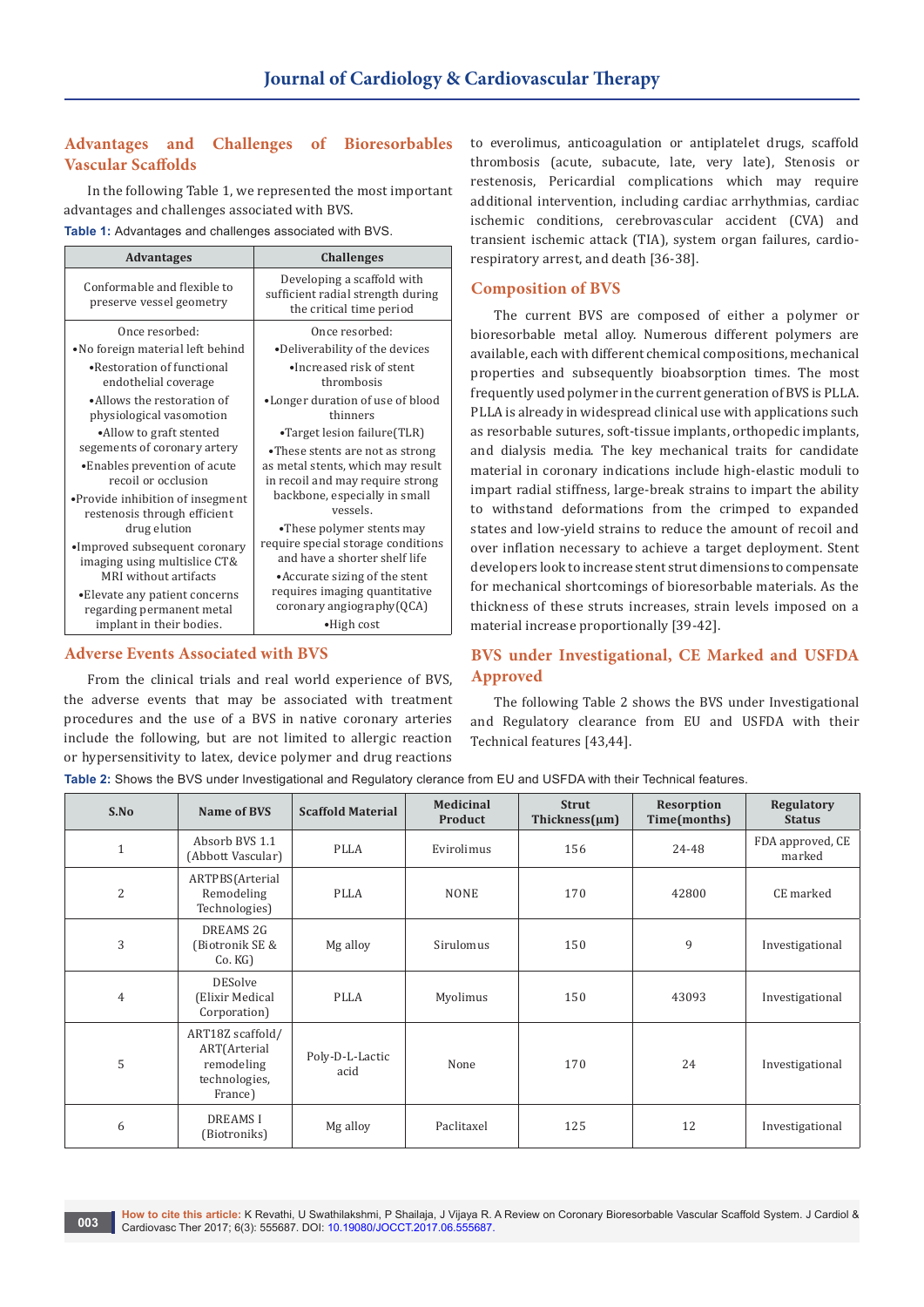## **Issues Associated with the Marketed BVS**

The Absorb everolimus-eluting bioresorbable vascular scaffold (Abbott Vascular) was approved for use by the Food and Drug Administration (FDA) in July 2016. The largest trial of the Absorb Bioresorbable scaffold was the ABSORB III trial, which included 2008 patients. In the ABSORB III trial, the bioresorbable scaffold was found to be non inferior to the Xience everolimus-eluting metallic stent (Abbott Vascular) with respect to the composite end point of target-lesion failure (cardiac death, target-vessel myocardial infarction or ischemia driven target-lesion revascularization) at 1 year (with a rate of 7.8% with the Absorb scaffold vs 6.1% with the Xience stent, P=0.007 for non inferiority). However, the rate of device thrombosis within 1 year after implantation was higher, although non significantly higher in the group that received bioresorbable scaffolds than in the group that received metallic stents (1.5% and 0.7%, respectively,  $P = 0.13$ ). In unpublished results at 2 years after implantation (reported at the 2017 meetings of the American College of Cardiology. The rate of target-lesion failure was significantly higher in the bioresorbable-scaffold group than the metallic-stent group (11.0% vs 7.9%,  $P = 0.03$ for superiority of the stent). These results show that BVS is generally comparable with the drug eluting stent when the device is placed in appropriately sized vessels and placed using appropriate procedural techniques. These findings have led the FDA to issue a safety alert for the Absorb bioresorbable vascular scaffold.

## **Current status of Marketed BVS**

After the safety alerts from FDA Absorb BVS stents will no longer be supplying to non registry site in Europe that those sites should cease implantation and that remain BVS product will be removed by the Abbott vascular. With effective from May 31, 2017, the device will only be available in clinical register setting at selected sites or institutions that will play a pivotal role in the monitoring of this technology until summer 2018 at which time the situation will be reviewed [45]. Subsequently post marketing registries are being initiated in Europe and India to monitor implantation techniques for the Absorb dissolving stent, these E.U. registries will parallel post approval observational studies and training being conducted in other parts of the world including the ABSORB IV study of 3,000 Patients in the united states to conform the effect of current implantation technique on clinical outcomes [46-48].

## **Conclusion**

With change in the life style of people affected by CAD and advanced in the technology for the treatment of CAD with interventional technologies for best outcomes, a hope is that a healed, normally functioning vessel free of foreign body and restenosis will be free of the risk of late thrombosis with the new generation devices like BVS.

## **Acknowledgment**

Our special thanks to Prasanth .S, Blessy A. Daniel from S3V Vascular Technologies, Bangalore for their immense support and valuable suggestions throughout our review and we wish to thank our research guides, Prof. J. Vijaya Ratna, Dr. P. Shailaja, Andhra University College of Pharmaceutical Sciences for their effective guidance.

#### **References**

- 1. National library of medicine medlineplus, coronary artery glossary.
- 2. Coronary artery disease, WebMD, heart disease guide.
- 3. [http://www.heartandvascularinstitute.net/services-procedures/](http://www.heartandvascularinstitute.net/services-procedures/interventional-cardiology/pg2/%23PTCA) [interventional-cardiology/pg2/#PTCA](http://www.heartandvascularinstitute.net/services-procedures/interventional-cardiology/pg2/%23PTCA)
- 4. [Condado JA, Waksman R, Gurdiel O, Espinosa R, Gonzalez J, et al. \(1997\)](https://www.ncbi.nlm.nih.gov/pubmed/9264475)  [Long-term angiographic and clinical outcome after percutaneous](https://www.ncbi.nlm.nih.gov/pubmed/9264475)  [transluminal coronary angioplasty and intracoronary radiation](https://www.ncbi.nlm.nih.gov/pubmed/9264475)  [therapy in humans. Circulation 96\(3\): 727-732.](https://www.ncbi.nlm.nih.gov/pubmed/9264475)
- 5. [Teirstein PS, Massullo V, Jani S, Popma JJ, Mintz GS, et al. \(1997\)](https://www.ncbi.nlm.nih.gov/pubmed/9180087)  [Catheter-based radiotherapy to inhibit restenosis after coronary](https://www.ncbi.nlm.nih.gov/pubmed/9180087)  [stenting. N Engl J Med 336\(24\): 1697-1703.](https://www.ncbi.nlm.nih.gov/pubmed/9180087)
- 6. [Waksman R, Pakala R \(2010\) Biodegradable and bioabsorbable stents.](https://www.ncbi.nlm.nih.gov/pubmed/21208182)  [Curr Pharm Des 16\(36\): 4041-4051.](https://www.ncbi.nlm.nih.gov/pubmed/21208182)
- 7. [Ormiston JA, Serruys PW \(2009\) Bioabsorbable coronary stents. Circ](https://www.ncbi.nlm.nih.gov/pubmed/20031723)  [Cardiovasc Interv 2\(3\): 255-260.](https://www.ncbi.nlm.nih.gov/pubmed/20031723)
- 8. [Eterson KL, Nicod P \(1997\) Cardiac Catheterization. Methods,](http://onlinelibrary.wiley.com/doi/10.1002/clc.4960201024/abstract)  Diagnosis, and Therapy. Saunders (1<sup>st</sup> edn.), Philadelphia, Toronto, [Montreal, Sydney, Tokyo.](http://onlinelibrary.wiley.com/doi/10.1002/clc.4960201024/abstract)
- 9. Topol EJ (2008) Textbook of Interventional Cardiology. Saunder (5<sup>th</sup> edn.), Elsevier, Philadelphia, USA.
- 10. Krakau I (1999) Das Herzkatheterbuch. The Book of Cardiac Catheterization. Thieme Stutgart, New York.
- 11. [Ormiston JA, Serruys PWS \(2009\) Bioabsorbable coronary stents. Circ](http://circinterventions.ahajournals.org/content/2/3/255.short)  [Cardiovasc Interv 2\(3\): 255-260.](http://circinterventions.ahajournals.org/content/2/3/255.short)
- 12. [Waksman R \(2006\) Biodegradable stents: they do their job and](https://www.ncbi.nlm.nih.gov/pubmed/16446520)  [disappear. J Invasive Cardiol 18\(2\): 70-74.](https://www.ncbi.nlm.nih.gov/pubmed/16446520)
- 13. [Finn AV, Joner M, Nakazawa G, Kolodgie F, Newell J, et al. \(2007\)](https://www.ncbi.nlm.nih.gov/pubmed/17438147)  [Pathological correlates of late drug-eluting stent thrombosis: strut](https://www.ncbi.nlm.nih.gov/pubmed/17438147)  [coverage as a marker of endothelialization. Circulation 115\(18\): 2435-](https://www.ncbi.nlm.nih.gov/pubmed/17438147) [2441.](https://www.ncbi.nlm.nih.gov/pubmed/17438147)
- 14. [Hoffmann R, Mintz GS, Dussaillant GR, Popma JJ, Pichard AD, et al.](https://www.ncbi.nlm.nih.gov/pubmed/8822976)  [\(1996\) Patterns and mechanisms of in-stent restenosis: a serial](https://www.ncbi.nlm.nih.gov/pubmed/8822976)  [intravascular ultrasound study. Circulation 94\(6\): 1247-1254.](https://www.ncbi.nlm.nih.gov/pubmed/8822976)
- 15. [Togni M, Windecker S, Cocchia R, Wenaweser P, Cook S, et al. \(2005\)](https://www.ncbi.nlm.nih.gov/pubmed/16022947)  [Sirolimus-eluting stents associated with paradoxic coronary](https://www.ncbi.nlm.nih.gov/pubmed/16022947)  [vasoconstriction. J Am Coll Cardiol 46\(2\): 231-236.](https://www.ncbi.nlm.nih.gov/pubmed/16022947)
- 16. [Barlis P, Tanigawa J, Di Mario C \(2007\) Coronary bioabsorbable](https://www.ncbi.nlm.nih.gov/pubmed/17485484)  [magnesium stent: 15-month intravascular ultrasound and optical](https://www.ncbi.nlm.nih.gov/pubmed/17485484)  [coherence tomography findings. Eur Heart J 28\(19\): 2319.](https://www.ncbi.nlm.nih.gov/pubmed/17485484)
- 17. [Cademartiri F \(2007\) Usefulness of 64-slice multi slice computed](http://www.sciencedirect.com/science/article/pii/S0735109707009825)  [tomography coronary angiography to assess instent restenosis. J Am](http://www.sciencedirect.com/science/article/pii/S0735109707009825)  [Coll Cardiol 49\(22\): 2204-2210.](http://www.sciencedirect.com/science/article/pii/S0735109707009825)
- 18. [Erbel R, Di Mario C, Bartunek J, Bonnier J, de Bruyne B, et al. \(2007\)](https://www.ncbi.nlm.nih.gov/pubmed/17544767)  [Temporary scaffolding of coronary arteries with bioabsorbable](https://www.ncbi.nlm.nih.gov/pubmed/17544767)  [magnesium stents: a prospective, nonrandomised multicentre trial.](https://www.ncbi.nlm.nih.gov/pubmed/17544767)  [Lancet 369\(9576\): 1869-1875.](https://www.ncbi.nlm.nih.gov/pubmed/17544767)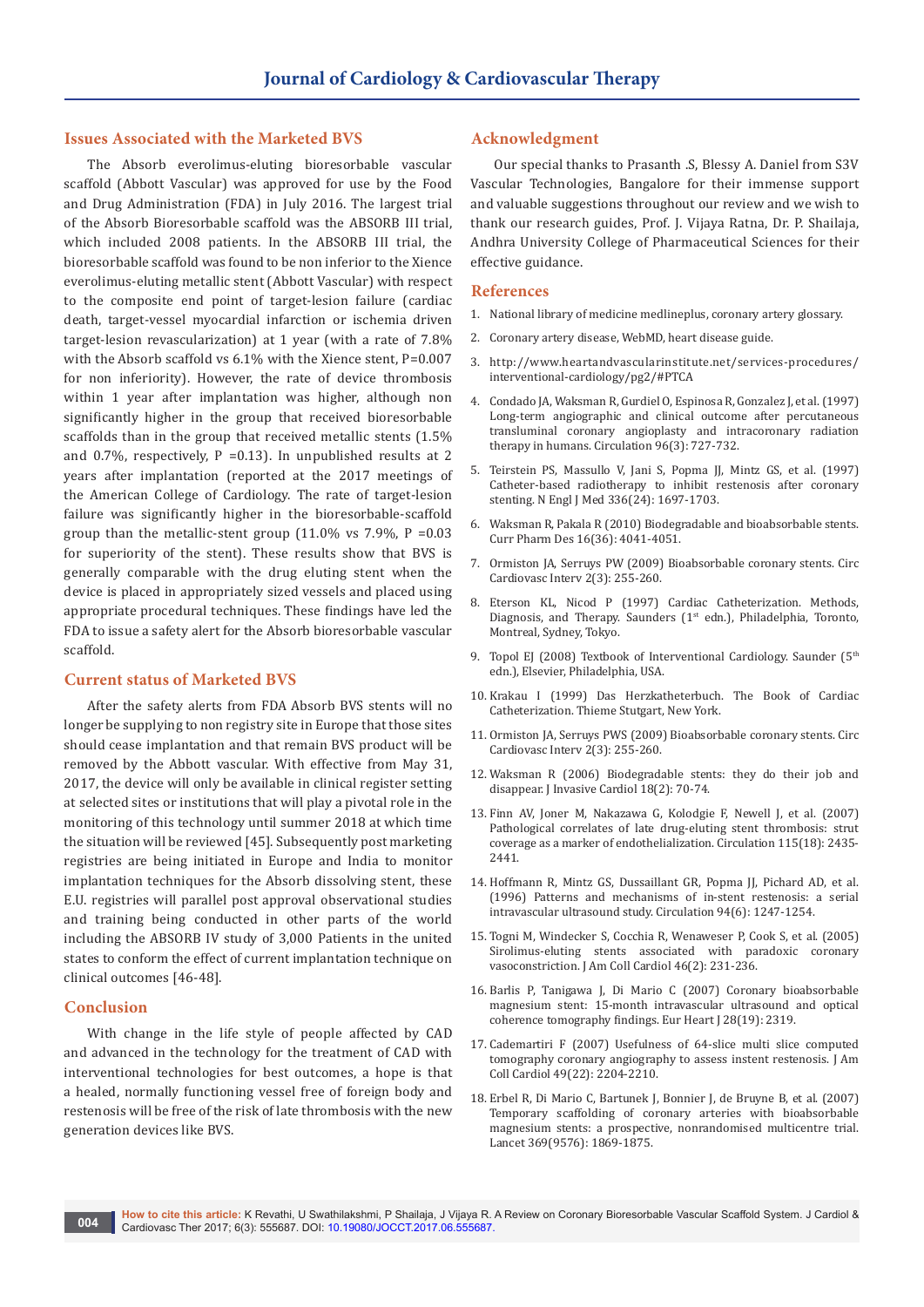- 19. [Eggebrecht H, Rodermann J, Hunold P, Schmermund A, Böse D, et al.](https://www.ncbi.nlm.nih.gov/pubmed/16267243)  [\(2005\) Images in cardiovascular medicine. Novel magnetic resonance](https://www.ncbi.nlm.nih.gov/pubmed/16267243)[compatible coronary stent: the absorbable magnesium-alloy stent.](https://www.ncbi.nlm.nih.gov/pubmed/16267243)  [Circulation 112\(18\): e303-e304.](https://www.ncbi.nlm.nih.gov/pubmed/16267243)
- 20. [Okamura T, Onuma Y, García-García HM, Regar E, Wykrzykowska JJ, et](https://www.ncbi.nlm.nih.gov/pubmed/20723856)  [al. \(2010\) 3-Dimensional optical coherence tomography assessment of](https://www.ncbi.nlm.nih.gov/pubmed/20723856)  [jailed side branches by bioresorbable vascular scaffolds: a proposal for](https://www.ncbi.nlm.nih.gov/pubmed/20723856)  [classification. JACC Cardiovasc Interv 3\(8\): 836-844.](https://www.ncbi.nlm.nih.gov/pubmed/20723856)
- 21. [Serruys PW, Ormiston JA, Onuma Y, Regar E, Gonzalo N, et al. \(2009\)](https://www.ncbi.nlm.nih.gov/pubmed/19286089)  [A bioabsorbable everolimus-eluting coronary stent system \(ABSORB\):](https://www.ncbi.nlm.nih.gov/pubmed/19286089)  [2-year outcomes and results from multiple imaging methods. Lancet](https://www.ncbi.nlm.nih.gov/pubmed/19286089)  [373\(9667\): 897-910.](https://www.ncbi.nlm.nih.gov/pubmed/19286089)
- 22. [Ellis SG, Ellis SG, Kereiakes DJ, Metzger DC, Caputo RP, et al. \(2015\)](https://www.ncbi.nlm.nih.gov/pubmed/26457558)  [Everolimus-Eluting Bioresorbable Scaffolds for Coronary Artery](https://www.ncbi.nlm.nih.gov/pubmed/26457558)  [Disease. N Engl J Med 373\(20\): 1905-1915.](https://www.ncbi.nlm.nih.gov/pubmed/26457558)
- 23. [Ong P, Athanasiadis A, Perne A, Mahrholdt H, Schäufele T, et al. \(2014\)](https://www.ncbi.nlm.nih.gov/pubmed/23995322)  [Coronary vasomotor abnormalities in patients with stable angina after](https://www.ncbi.nlm.nih.gov/pubmed/23995322)  [successful stent implantation but without in-stent restenosis. Clin Res](https://www.ncbi.nlm.nih.gov/pubmed/23995322)  [Cardiol 103\(1\): 11-19.](https://www.ncbi.nlm.nih.gov/pubmed/23995322)
- 24. [Serruys PW, Garcia-Garcia HM, Onuma Y \(2012\) From metallic cages](https://www.ncbi.nlm.nih.gov/pubmed/22041548)  [to transient bioresorbable scaffolds: change in paradigm of coronary](https://www.ncbi.nlm.nih.gov/pubmed/22041548)  [revascularization in the upcoming decade? Euro Heart J 33\(1\):](https://www.ncbi.nlm.nih.gov/pubmed/22041548)  [16b-25b.](https://www.ncbi.nlm.nih.gov/pubmed/22041548)
- 25. [Serruys PW, Onuma Y, Garcia-Garcia HM, Muramatsu T, van Geuns RJ, et](https://www.ncbi.nlm.nih.gov/pubmed/24291783)  [al. \(2014\) Dynamics of vessel wall changes following the implantation](https://www.ncbi.nlm.nih.gov/pubmed/24291783)  [of the absorb everolimus-eluting bioresorbable vascular scaffold:](https://www.ncbi.nlm.nih.gov/pubmed/24291783)  [a multi-imaging modality study at 6, 12, 24 and 36 months. Euro](https://www.ncbi.nlm.nih.gov/pubmed/24291783)  [Intervention 9\(11\): 1271-1284.](https://www.ncbi.nlm.nih.gov/pubmed/24291783)
- 26. [Simsek C, Karanasos A, Magro M, Garcia-Garcia HM, Onuma Y, et](https://www.ncbi.nlm.nih.gov/pubmed/25349042/)  [al. \(2016\) Long-term invasive follow-up of the everolimus-eluting](https://www.ncbi.nlm.nih.gov/pubmed/25349042/)  [bioresorbable vascular scaffold: five-year results of multiple invasive](https://www.ncbi.nlm.nih.gov/pubmed/25349042/)  [imaging modalities. Euro Intervention 11\(9\): 996-1003.](https://www.ncbi.nlm.nih.gov/pubmed/25349042/)
- 27. [Serruys PW, Chevalier B, Dudek D, Cequier A, Carrié D, et al. \(2015\)](https://www.ncbi.nlm.nih.gov/pubmed/25230593)  [A bioresorbable everolimus-eluting scaffold versus a metallic](https://www.ncbi.nlm.nih.gov/pubmed/25230593)  [everolimus-eluting stent for ischaemic heart disease caused by de](https://www.ncbi.nlm.nih.gov/pubmed/25230593)[novo native coronary artery lesions \(ABSORB II\): an interim 1-year](https://www.ncbi.nlm.nih.gov/pubmed/25230593)  [analysis of clinical and procedural secondary outcomes from a](https://www.ncbi.nlm.nih.gov/pubmed/25230593)  [randomised controlled trial. Lancet 385\(9962\): 43-54.](https://www.ncbi.nlm.nih.gov/pubmed/25230593)
- 28. [Lane JP, Laura ELP, Alexander JS, Erica JP, Michael PF, et al. \(2014\)](http://www.interventions.onlinejacc.org/content/7/6/688)  [Lumen Gain and Restoration of Pulsatility after Implantation of a](http://www.interventions.onlinejacc.org/content/7/6/688)  [Bioresorbable Vascular Scaffold in Porcine Coronary Arteries. J Am Coll](http://www.interventions.onlinejacc.org/content/7/6/688)  [Cardiol Intv 7: 688-695.](http://www.interventions.onlinejacc.org/content/7/6/688)
- 29. [Otsuka F, Pacheco E, Perkins LE, Lane JP, Wang Q, et al. \(2014\) Long](https://www.ncbi.nlm.nih.gov/pubmed/24895447)[term safety of an everolimus-eluting bioresorbable vascular scaffold](https://www.ncbi.nlm.nih.gov/pubmed/24895447)  [and the cobalt-chromium XIENCE V stent in a porcine coronary artery](https://www.ncbi.nlm.nih.gov/pubmed/24895447)  [model. Circ Cardiovasc Interv 7\(3\): 330-342.](https://www.ncbi.nlm.nih.gov/pubmed/24895447)
- 30. [Serruys PW, Onuma Y, Dudek D, Smits PC, Koolen J, et al. \(2011\)](https://www.ncbi.nlm.nih.gov/pubmed/21958884)  [Evaluation of the second generation of a bioresorbable everolimus](https://www.ncbi.nlm.nih.gov/pubmed/21958884)[eluting vascular scaffold for the treatment of de novo coronary artery](https://www.ncbi.nlm.nih.gov/pubmed/21958884)  [stenosis: 12-month clinical and imaging outcomes. J Am Coll Cardiol](https://www.ncbi.nlm.nih.gov/pubmed/21958884)  [58\(15\):1578-1588.](https://www.ncbi.nlm.nih.gov/pubmed/21958884)
- 31. Serruys PW (2015) Absorb Cohort B TCT.
- 32. Bartorelli A (2015) Absorb Extend. TCT.
- 33. Chevalier BR (2015) Absorb II 2 Year. TCT.
- 34. Kereiakes D (2015) Absorb III 1 Year. TCT.
- 35. [Ellis SG, Kereiakes DJ, Metzger DC, Caputo RP, Rizik DG \(2015\)](https://www.ncbi.nlm.nih.gov/pubmed/26457558)  [Everolimus-Eluting Bioresorbable Scaffolds for Coronary Artery](https://www.ncbi.nlm.nih.gov/pubmed/26457558)  [Disease. N Eng J Med 373\(20\): 1905-1915.](https://www.ncbi.nlm.nih.gov/pubmed/26457558)
- 36. [Kimura T, Kozuma K, Tanabe K, Nakamura S, Yamane M, et al. \(2015\) A](https://academic.oup.com/eurheartj/article/36/47/3332/2398313/A-randomized-trial-evaluating-everolimus-eluting)  [randomized trial evaluating everolimus-eluting Absorb bioresorbable](https://academic.oup.com/eurheartj/article/36/47/3332/2398313/A-randomized-trial-evaluating-everolimus-eluting)  [scaffolds vs. everolimus-eluting metallic stents in patients with](https://academic.oup.com/eurheartj/article/36/47/3332/2398313/A-randomized-trial-evaluating-everolimus-eluting)  [coronary artery disease: ABSORB Japan. Euro Heart J 36\(47\): 3332-](https://academic.oup.com/eurheartj/article/36/47/3332/2398313/A-randomized-trial-evaluating-everolimus-eluting) [3342.](https://academic.oup.com/eurheartj/article/36/47/3332/2398313/A-randomized-trial-evaluating-everolimus-eluting)
- 37. Gao RL (2015) ABSORB China 1 Year. TCT.
- 38.[\(2014\) ABSORB IV trial under way; ClinicalTrials.gov Identifier:](https://clinicaltrials.gov/ct2/show/NCT02173379)  [NCT02173379.](https://clinicaltrials.gov/ct2/show/NCT02173379)
- 39. [Ellis SG, Kereiakes DJ, Metzger DC, Caputo RP, Rizik DG, et al. \(2015\)](https://www.ncbi.nlm.nih.gov/pubmed/26457558)  [Everolimus-eluting bioresorbable scaffolds for coronary artery](https://www.ncbi.nlm.nih.gov/pubmed/26457558)  [disease. N Engl J Med 373\(20\): 1905-1915.](https://www.ncbi.nlm.nih.gov/pubmed/26457558)
- 40. Ellis SG, Kereiakes DJ, Stone GW (2017) Everolimus-eluting bioresorbable vascular scaffolds in patients with coronary artery disease: two-year outcomes from the ABSORB III trial. Presented at the Scientific Sessions of the American College of Cardiology, Washington, DC, USA.
- 41.[\(2017\) Absorb GT1 Bioresorbable Vascular Scaffold \(BVS\) by Abbott](https://www.fda.gov/safety/medwatch/safetyinformation/safetyalertsforhumanmedicalproducts/ucm547256.htm)  [Vascular: letter to health care providers-FDA investigating increased](https://www.fda.gov/safety/medwatch/safetyinformation/safetyalertsforhumanmedicalproducts/ucm547256.htm)  [rate of major adverse cardiac events.](https://www.fda.gov/safety/medwatch/safetyinformation/safetyalertsforhumanmedicalproducts/ucm547256.htm)
- 42. [Onuma Y, Serruys PW \(2011\) Bioresorbable Scaffold: the Advent of a](https://www.ncbi.nlm.nih.gov/pubmed/21343594)  [New Era in Percutaneous Coronary and Peripheral Revascularization](https://www.ncbi.nlm.nih.gov/pubmed/21343594)  [circulation 123\(7\): 779-797.](https://www.ncbi.nlm.nih.gov/pubmed/21343594)
- 43. [Brodie BR, Pokharel Y, Garg A, Kissling G, Hansen C, et al. \(2014\) Very](https://www.ncbi.nlm.nih.gov/pubmed/24372979/)  [late hazard with stenting versus balloon angioplasty for ST-elevation](https://www.ncbi.nlm.nih.gov/pubmed/24372979/)  [myocardial infarction: a 16-year single-center experience. J Interv](https://www.ncbi.nlm.nih.gov/pubmed/24372979/)  [Cardiol 27\(1\): 21-28.](https://www.ncbi.nlm.nih.gov/pubmed/24372979/)
- 44. [Waksman R, Pakala R \(2010\) Biodegradable and Bioabsorbable stents.](https://www.ncbi.nlm.nih.gov/pubmed/21208182)  [Curr Pharm Des 16\(36\): 4041-4051.](https://www.ncbi.nlm.nih.gov/pubmed/21208182)
- 45.[\(2017\) Status of the "Disappearing stent" in Europe: It's complicated!](http://www.ptca.org/voice/2017/04/06/the-disappearing-stent-disappears-in-europe-2740)
- 46.[\(2017\) Katherine Davis, ACC.17: ABSORB III trial shows stent](http://www.cardiovascularbusiness.com/topics/coronary-intervention-surgery/acc17-absorb-iii-trial-shows-stent-associated-increased-risk-adverse-outcomes)  [associated with increased risk of adverse outcomes.](http://www.cardiovascularbusiness.com/topics/coronary-intervention-surgery/acc17-absorb-iii-trial-shows-stent-associated-increased-risk-adverse-outcomes)
- 47. [Larry Husten \(2017\) ABBOTT Pulls troubled ABSORB stent from](http://www.cardiobrief.org/2017/04/06/abbott-pulls-troubled-absorb-stent-from-european-market/)  [European market.](http://www.cardiobrief.org/2017/04/06/abbott-pulls-troubled-absorb-stent-from-european-market/)
- 48.(2017) Shardul Nautiyal, DCGI starts evalution of safety data related to BVS, Cardiac stents following their restricted use, pharmabiz.com.